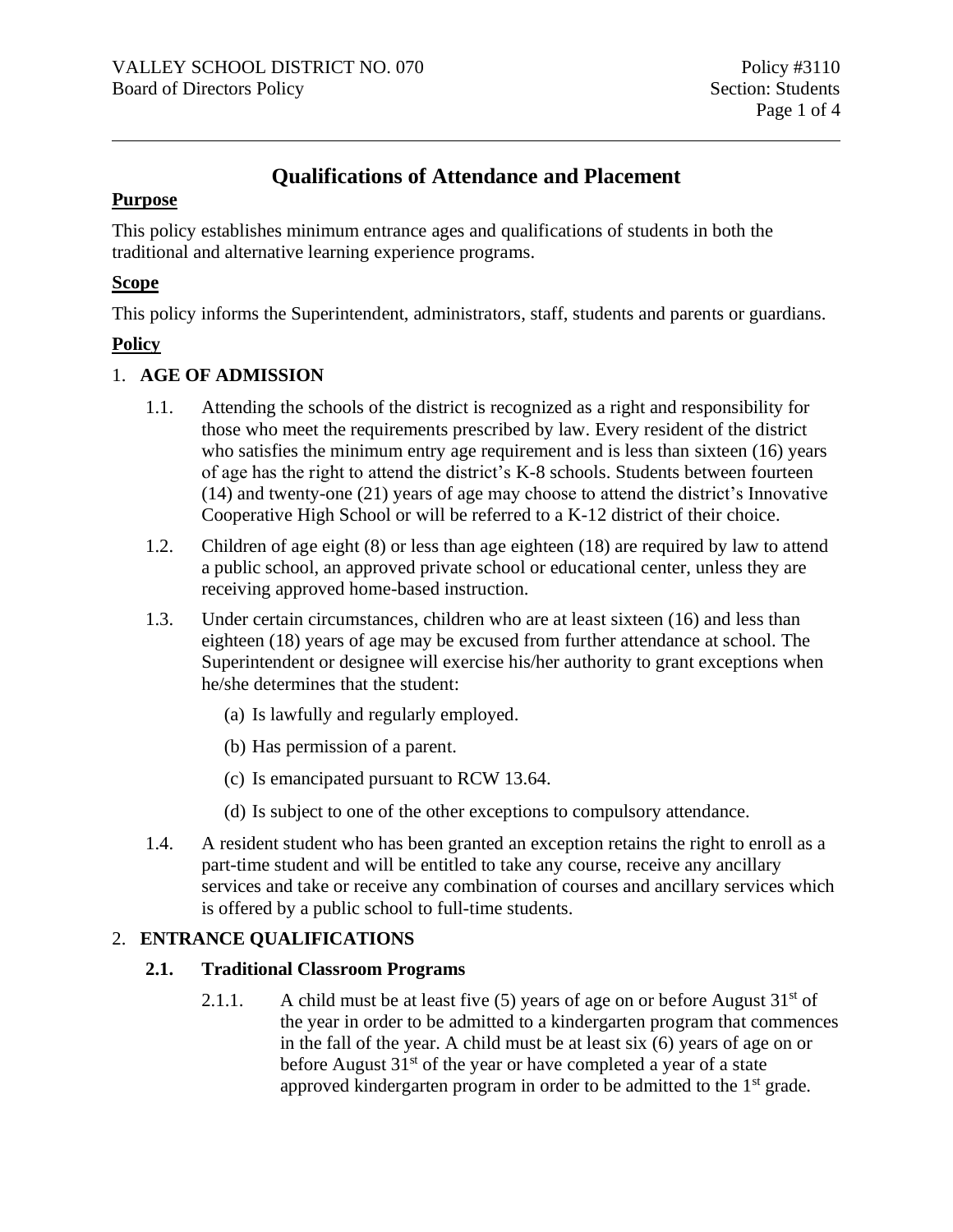- 2.1.2. A parent or guardian ("parents") may seek an exception to the standard minimum entrance age if he/she believes a child under his/her guardianship who will have reached five  $(5)$  years of age by October  $31<sup>st</sup>$ of the year is ready to start kindergarten or  $1<sup>st</sup>$  grade.
	- 2.1.2.1. The Superintendent or designee will develop procedures consisting of an interview with the legal guardian(s) and assessment of the child in order to determine whether the child should be admitted. The assessment may include any assessment recognized under RCW 28A-200-010 (1) (c) and WAC 180-52-070.
	- 2.1.2.2. The will of the legal guardian(s) should prevail unless the Superintendent or designee determines that the risk of failure or a negative first experience outweighs the desire of the legal guardian(s). The legal guardian(s) will have the right of appeal to the Board of Directors.

#### **2.2. Alternative Learning Experience Programs**

- 2.2.1. A child may be enrolled in an alternative kindergarten program (see Policy 2255-Alternative Learning Experience Programs) on the first enrollment count date following his/her fifth  $(5<sup>th</sup>)$  birthday.
- 2.2.2. A child may be enrolled in an alternative first grade program (see Policy 2255) only for a full academic year commencing in the fall. If a child has not completed a full academic year of kindergarten in an alternative learning experience program, he/she may be admitted to  $1<sup>st</sup>$  grade in an alternative learning experience program the following fall only if he/she tests at the first grade level or higher in reading, writing, and mathematics on a state recognized standardized achievement test (cf. WAC 180-52- 070, RCW 28A-200-010(3), and SBE–Examples of Approved Standardized Achievement Tests for Home-Based Instruction Use).

# 3. **ADMISSION OF STUDENTS AGE TWENTY-ONE OR OLDER**

A student age twenty-one (21) or older may enroll in a high school district under the following conditions:

- (a) There is available space in the school and program which the student will attend.
- (b) Tuition is prepaid.
- (c) The student provides his/her own transportation.
- (d) The student resides in the state of Washington.
- (e) In the judgment of the Superintendent or designee, no adult education program is available at reasonable costs and the district's program is appropriate to the needs of the student.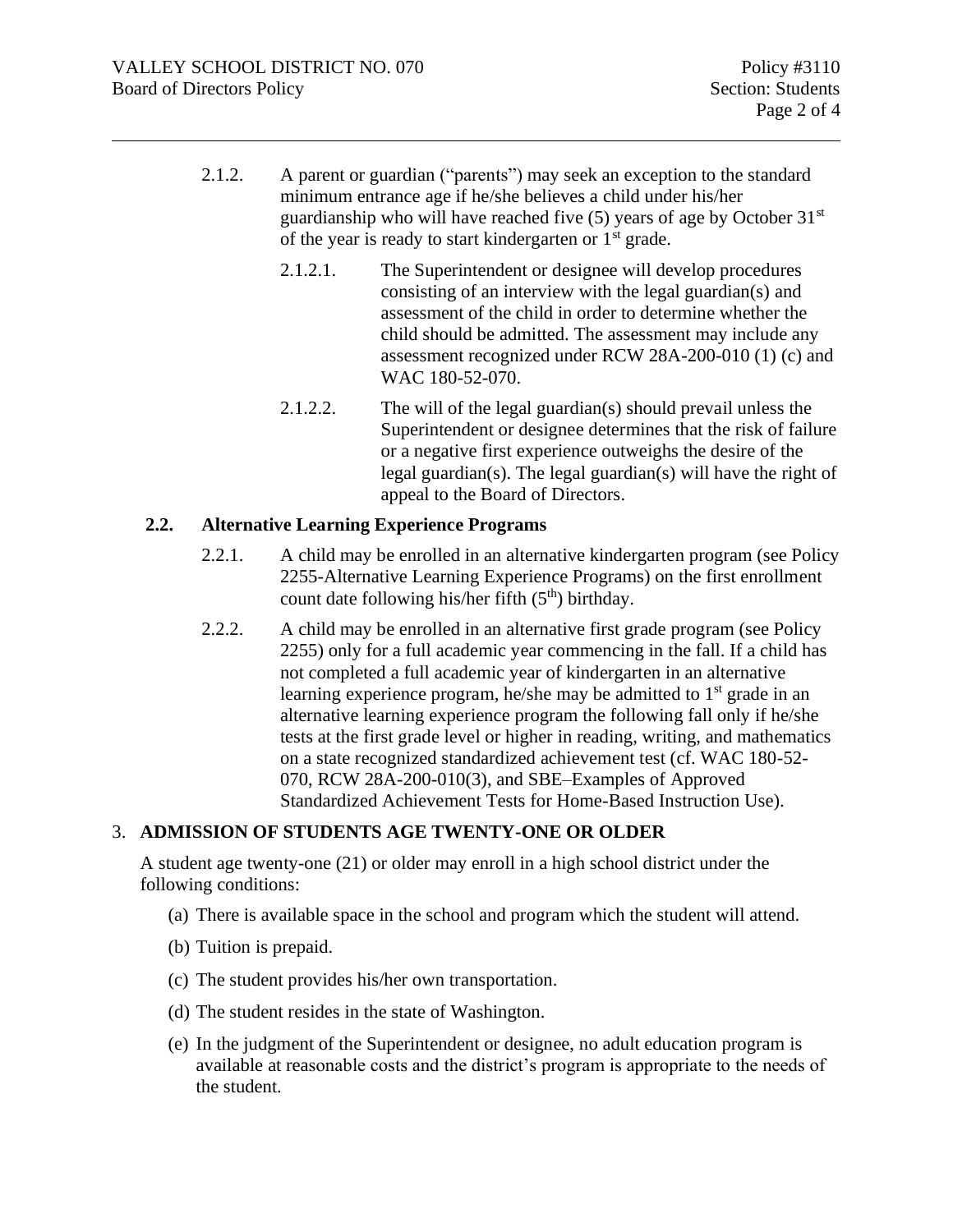# 4. **PLACEMENT OF STUDENTS ON ADMISSION**

The decision of where to place a student seeking admission to the district rests with the principal or administrator of the school or program to which the parents seek admission for his/her child. However, the principal or administrator must consider the parent's input and serve the wishes of the parents unless he/she determines that such a placement would harm the child emotionally, educationally, or in some other way. The parents will have the right of appeal of admissions decisions first to the principal or administrator with whom they disagree in order to seek compromise and resolution, then to the Superintendent, and finally to the Board of Directors.

#### **Related Procedures**

2255P1-Alternative Learning Experience Programs

3122P1-Excused and Unexcused Absences

#### **Policy Cross References**

2255-Alternative Learning Experience Programs

3122-Excused and Unexcused Absences

#### **Policy Legal References**

RCW 28A.200.010(1) $(c)$  – Home-based instruction–Duties of parents

RCW 28A.225.010 – Attendance mandatory – Age – Exceptions

RCW 28A.225.020 – School's duties upon child's failure to attend school

RCW 28A.225.160 – Qualification for admission to district's schools–Fees for preadmission screening

RCW 28A.225.220 – Adults, children from other district, agreements for attending school— Tuition

WAC 180-52-070 – Approved standardized tests for use by students receiving home-based instruction–Examples–Assistance

WAC 180-335 – Pupils – Uniform Entry Qualifications

WAC 392-121-182 – Alternative learning experience requirements

WAC 392-134-010 – Attendance rights of part-time public school students

WAC 392-137 – Finance — nonresident attendance

#### **Management Resources**

State Board of Education – Examples of Approved Standardized Achievement Tests for Home-Based Instruction Use

#### **Policy History**

|--|